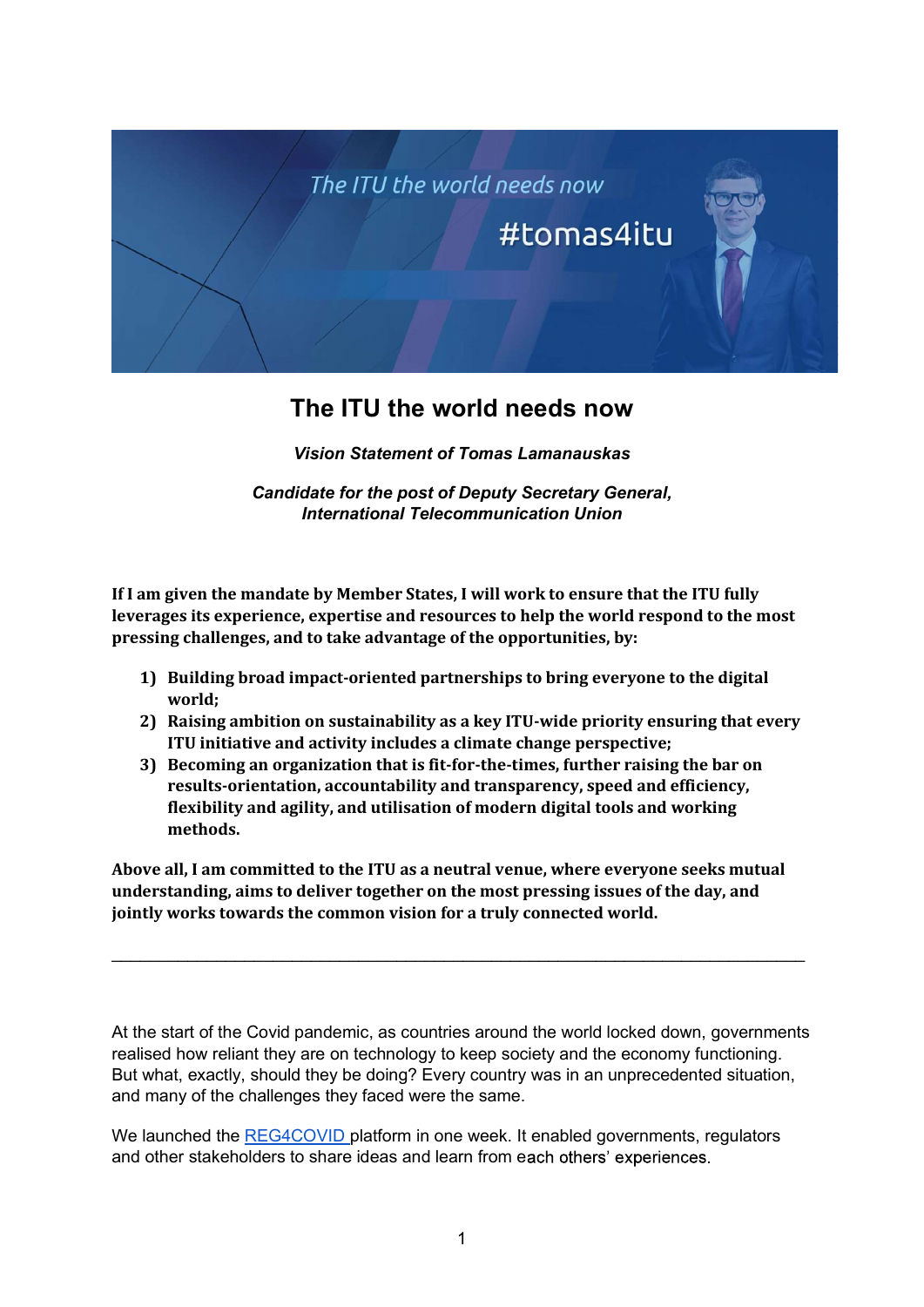As the first wave of the crisis began to ease, and governments started to ask themselves how technology could help them to build back better, some ITU Member States came to us As the first wave of the crisis began to ease, and governments started to ask themselves<br>how technology could help them to build back better, some ITU Member States came to us<br>and asked what we could do to help less well-c digital infrastructure in responding to and recovering from the pandemic, and how they could support this work. We created the Connect2Recover initiative.

These two initiatives, which were part of my recent work with the ITU as Special Advisor on Crisis Strategy and Partnership Initiatives, showcase what the ITU does best: bringing everyone together, enabling us to learn from each other and support each other, and helping to leverage digital connectivity and technologies to tackle the challenges the world faces and As the first wave of the crisis began to ease, and governments started to ask themselves<br>how technology could help them to build back better, some ITU Member States came to us<br>and asked what we could do to help less well-c impactful. As one President of an ITU Member State famously used to say: "yes, we can".

I have been a proud member of the ITU community throughout my career. I have seen the value (and the shortcomings) of the ITU, as a staff member and adviser, and while representing Member States as well as the private sector. I have experienced the work of the ITU from the perspective of governments from four regions of the world, countries with very diverse levels of economic development, digital connectivity and income levels.

Based on my experience, I know we are capable of adapting to meet the new challenges that are coming our way and take advantage of the opportunities.

What do I think they are? What should we do to rise to the task? And what will I bring to the role?



**PARTNERSHIPS FOR CONNECTIVITY** 

First, we must build partnerships to bring high quality connectivity to everyone. The pandemic has been a huge call to action to accelerate our efforts to close the digital divide. We need to speed up progress, and governments cannot do it on their own.

The world enjoys unprecedented levels of connectivity. However, many people remain unconnected and 93% of them live in lower and middle income countries. Significant investments in connectivity will be required to ensure everyone can benefit. The vast majority of these investments, an estimated 75%, will be from the private sector.

In an increasingly complex connectivity ecosystem, investments will come not just from telecommunications operators but also private equity, infrastructure funds, hyperscalers, tower companies, independent fibre companies and other new players.

The ITU has a critical role to play in bringing together all stakeholders to form impactoriented partnerships for universal meaningful connectivity. We have the capacity to bring major players around the table and help create enabling environments to unlock the flow of investments, as well as to maximise the use of the connectivity deployed.

We must reach the poorest countries and the remotest communities with connectivity of high enough quality for people to do schoolwork, earn a livelihood, access health services, and achieve whatever their personal ambitions may be.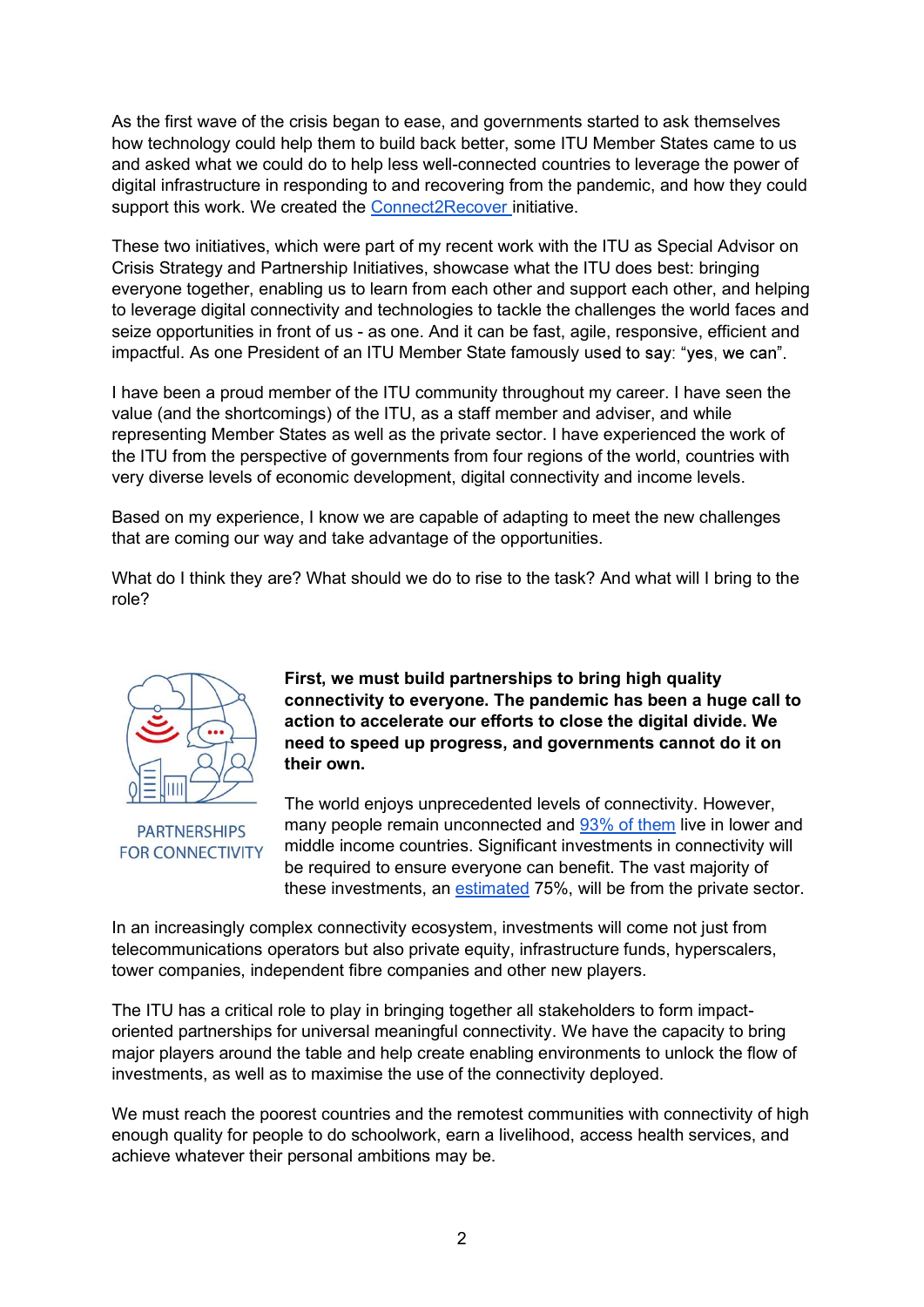From my time advising the government of Vanuatu, I know what it takes to widen the reach of quality connectivity, rapidly and from a low base. We delivered a comprehensive National ICT Policy developed in a truly collaborative manner, negotiated the deployment of the ernment of Vanuatu, I know what it takes to widen the reach<br>nd from a low base. We delivered a comprehensive National<br>collaborative manner, negotiated the deployment of the<br>- which <u>brought</u> an immediate 70% decrease in br From my time advising the government of Vanuatu, I know what it takes to widen the reach<br>of quality connectivity, rapidly and from a low base. We delivered a comprehensive National<br>ICT Policy developed in a truly collabora that the country's Prime Minister recently credited with providing 98.8% of the population with mobile coverage, and 86.2% with broadband coverage.

As governments increasingly prioritise digital connectivity in their Covid recovery plans, and diverse private sector actors are getting involved in rolling it out, I will work with the Secretary General and Bureau Directors to build cohesive and efficient partnerships that cut across the ITU, its sectors and bureaus. These partnerships must bring all the pieces of the puzzle together to get more people online, from community networks through mobile and fixed broadband to satellites, from supply side to demand side, from doing business to developing enabling policy and regulatory environments.



Second, we must deliver on sustainability as an organization and a sector – and give others the technological tools to meet their own climate change commitments. The survival of humanity is at stake. If we lose the planet, nothing else will matter.

The most fundamental assumption of our age – that the world will keep on getting better  $-$  is under serious threat. Climate change is looming. Net Zero by 2050 is an absolute minimum. A number of companies in our sector are leading by example in committing to Net Zero by 2030. It is crucial to make this goal as universal as possible.

The ITU should also retain its focus on such challenges as reducing e-waste.

Sustainability and climate change must be a priority for the ITU across every sector, initiative and activity. We must help our industry play its part in helping humanity to overcome the existential challenge of today – by truly going "green" itself, as well as maximising the role of technology in helping others reduce emissions. Second, we must deliver on sustainability as an organization<br>
and a sector – and give others the technological tools to meet<br>
thurn on climate change commitments. The survival of<br>
humanity is at stake. If we lose the plane

sustainability agenda. The ITU should be a key and willing partner for everyone working on this critical mission.



Third, we must make the ITU an organization fit for the times we live in: agile, responsive, results-based, transparent and accountable. We are one of the smallest UN agencies. We have to be fast-moving, efficient and flexible in the ways we do business. It is crucial that we leverage the rich experience and expertise of our members in achieving this.

**ORGANIZATION -FIT FOR THE TIMES WE LIVE IN** 

I know that my own sense of pride in being part of the ITU community is widely shared. We are blessed with staff who are loyal, committed and believe in our mission. We need to unleash the spirit of service